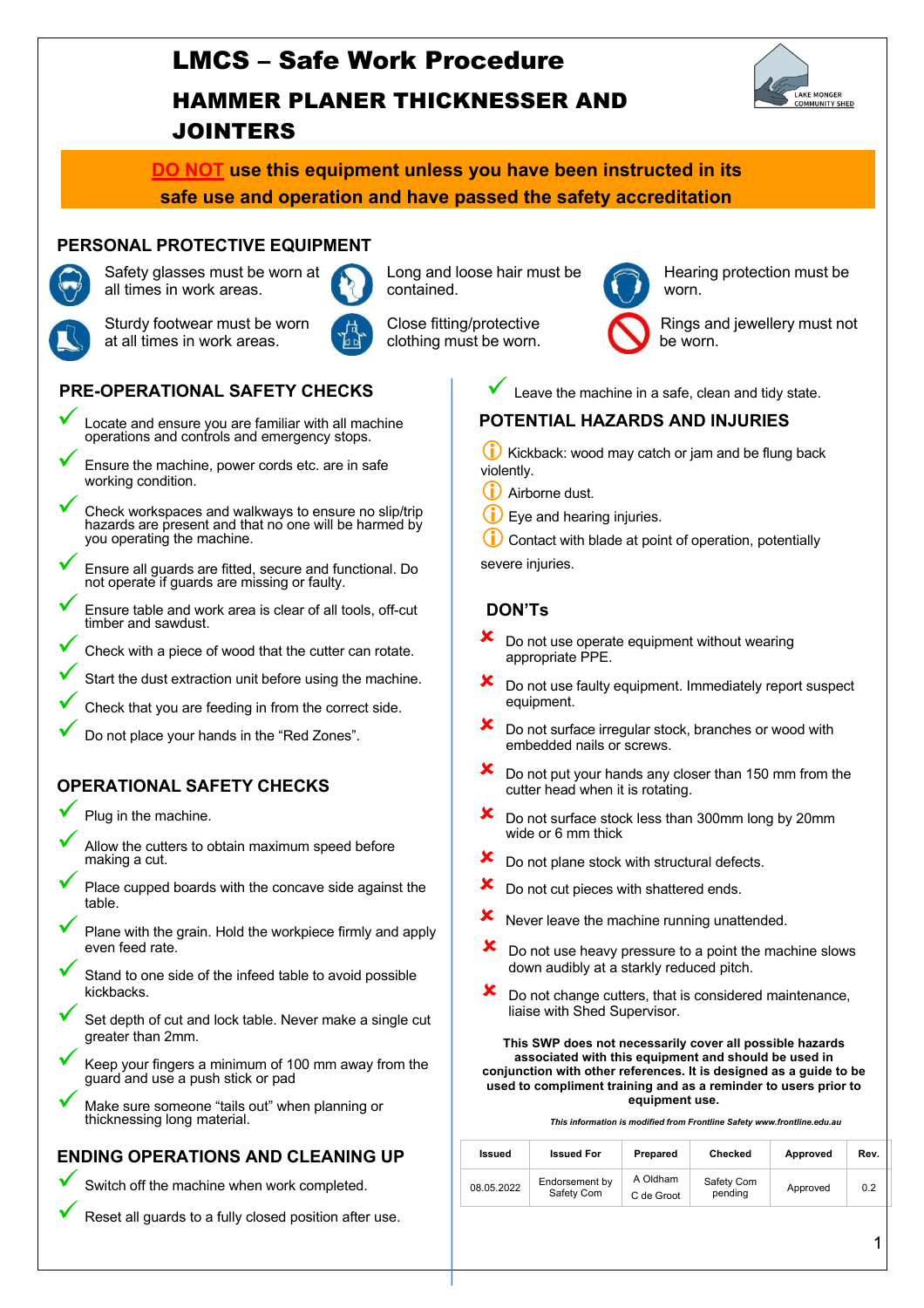

# Safe Operating Procedures - Hammer Planer-thicknesser

#### **BACKGROUND INFORMATION & READING**

This video will assist you in following safe work practices:

https://www.youtube.com/watch?v=st1Y8Pjngv8

https://www.youtube.com/watch?v=gMkZqrT8XfU

https://www.youtube.com/watch?v=epapUVDIDf4

Videos need to be viewed prior to arranging an assessment.

#### **FITNESS TO OPERATE THE PLANERS, JOINTERS AND THICKNESSERS**

Members are expected to refrain from working on these power tools and machines if they acknowledge their own level of physical ability inhibits them from doing so safely.

However, if assessors determine that a member has some level of physical impairment that makes it unsafe to use machines, they will have no option other than to assess the member as not having the capacity to do so safely.

You can still do your projects, just mark the timber and ask another shed member to cut/machine the timber for you. You are not compelled to cut the timber yourself and in this environment, you will easily find others that are more than able and willing to do the cutting for you.

### **GENERAL RULES & TIPS**

- If recycled material is used, all timber MUST be visually checked for nails and screws. After that the timber MUST also be checked with the metal detector. Processing CCA treated timber is not permitted.
- When commencing operation ensure dust extraction system is switched on either manually or automatically.
- After operation of the machines is completed ensure the feed-in has been disengaged.

#### **COMMON OPERATIONS ON THE PLANER THICKNESSER**



Hammer combination planer/thicknesser in planing mode. Note red zone on fence for location of fingers and green arrow for feed-in direction.



Hammer combination planer/thicknesser in thicknessing mode. Note green arrow for feed-in direction.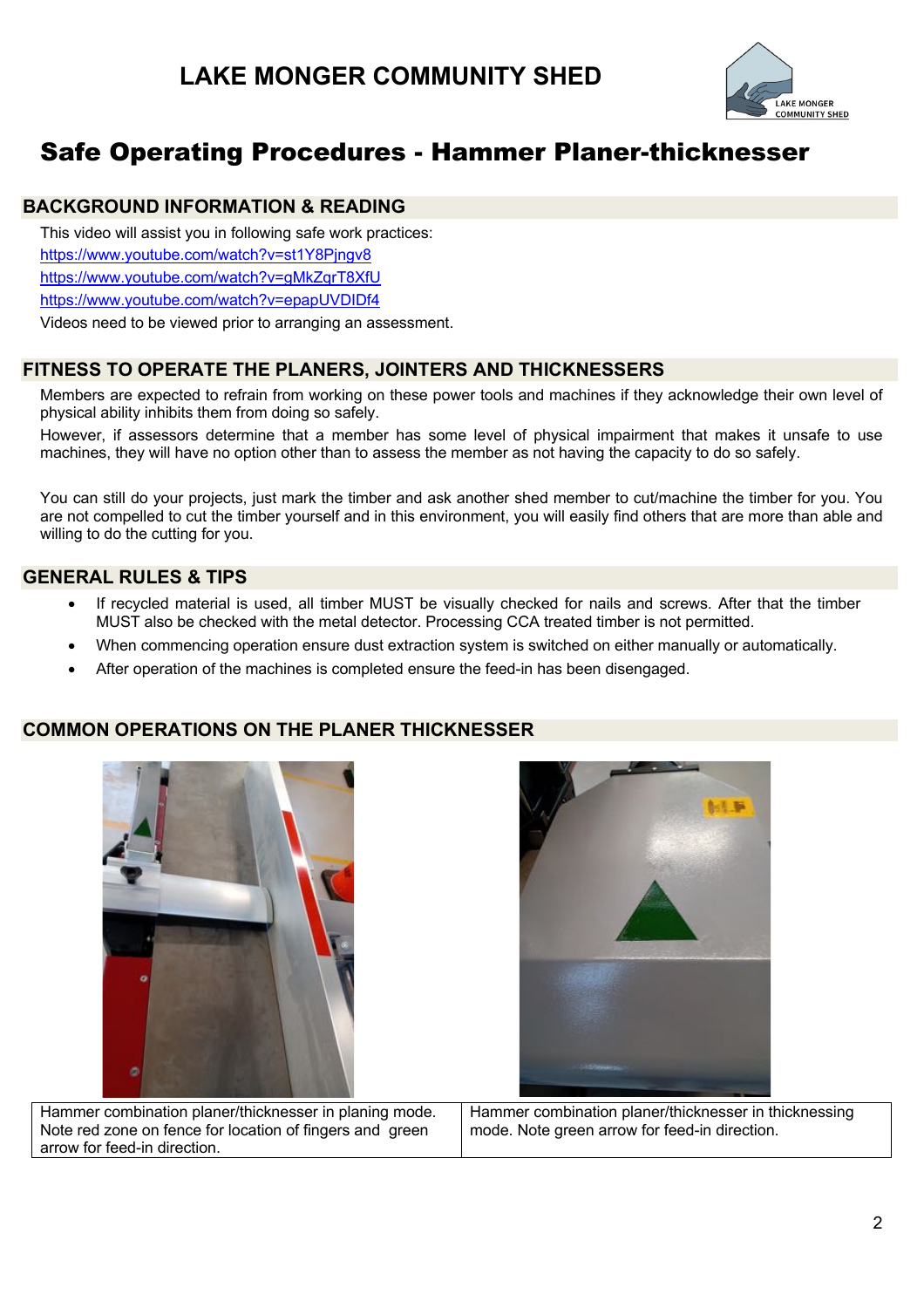# **LAKE MONGER COMMUNITY SHED**



### **Refer also Sections 8 and 9 of the Hammer Manual**

#### **Adjustments of feed-in and feed out tables**

If a change of adjustment of these tables is required you should contact the workshop coordinator as changing the feedin and feed-out tables require a more advanced level of knowledge of the jointers. (This does not apply to adjusting the depth of cut on either of the machines. You have to observe a limit maximum of 2 mm.)

# **Jointing/Planing**

As shown in the video the timber should be positioned with the flat or concave side facing down onto the table. You must keep your hands outside the "Red Zones" (these will be painted on the fences). The allowable maximum cutter depth is 2 mm, although 1 mm is strongly recommended. As soon as a surface is achieved, that has sufficient planed areas that can support the thicknessing process; cease jointing/planning. Use the freshly machined side of the timber and place it facing down on the table of the thicknesser. Keep running it through 1 mm at the time till a good finish is achieved. Then flip over the timber and thickness the side that was only planed. Continue that process till the required thickness and finish is achieved. Although it is good practice to machine with the grain, the larger machine at BCMS has a spiral cutter head. This type of cutter is less likely to damage the timber if not machined with the grain. As already mentioned above, squaring of boards is not permitted with the jointer. This action on this type of machine is more dangerous than using the table saw in ripping mode. This even goes further: **if the board has already a flat surface on one side, then do not use the jointer and proceed with thicknessing immediately with the flat side facing down!** To get an optimal wear of the cutters, move the timber around by feeding it from different positions on the feed end.

# **Thicknessing**

Before commencing operation of the thicknesser ensure that the feed-in has been engaged.

As shown in the video the timber should be positioned with the flat side facing down onto the table. You must not get your hands under the entire assembly. The maximum cutting depth is 2 mm. Although it is good practice to machine with the grain, the machinery at LMCS has spiral cutter heads and they are less likely to damage the timber if not machined with the grain. Flat sides must only be fed through one at the time.

If you have identical boards that need machining on the edge (already at least one of them squared with the saw), then you may feed through two or three at the same time but only clamping them with the grip of your hands. UNDER NO CIRCUMSTANCE must a clamp be used under the cutter head.

To get an optimal wear of the cutters, move the timber around by feeding it from different positions on the feed end.

As alternative to setting the cutting depth on the first cut, you can position the thickest piece of timber on the table with the cutter table wound down sufficiently so there is no contact with the feeders or cutter head. Then steadily wind the table up. The moment you hear the slightest engagement of the cutter, cease winding the table up. Let the material come through, once cleared, turn the wheel so that the table rises by 1 mm. Then commence thicknessing the boards.

- Make sure the guard is fitted and the flexible ducting does not obstruct feeding out of timber
- Unplug the machine and check for free rotation with a piece of timber.
- Do not exceed maximum 2mm depth of cut.
- Ensure in-feed table is clear of debris and free from gum or resin residue.
- Place cupped boards with the concave side against the table.
- Start the dust extraction unit before using the machine
- Machine with the grain. Hold the workpiece firmly and allow the automatic feeder to take the timber through.
- Stand to one side of the infeed side of the table to avoid possible kickbacks.